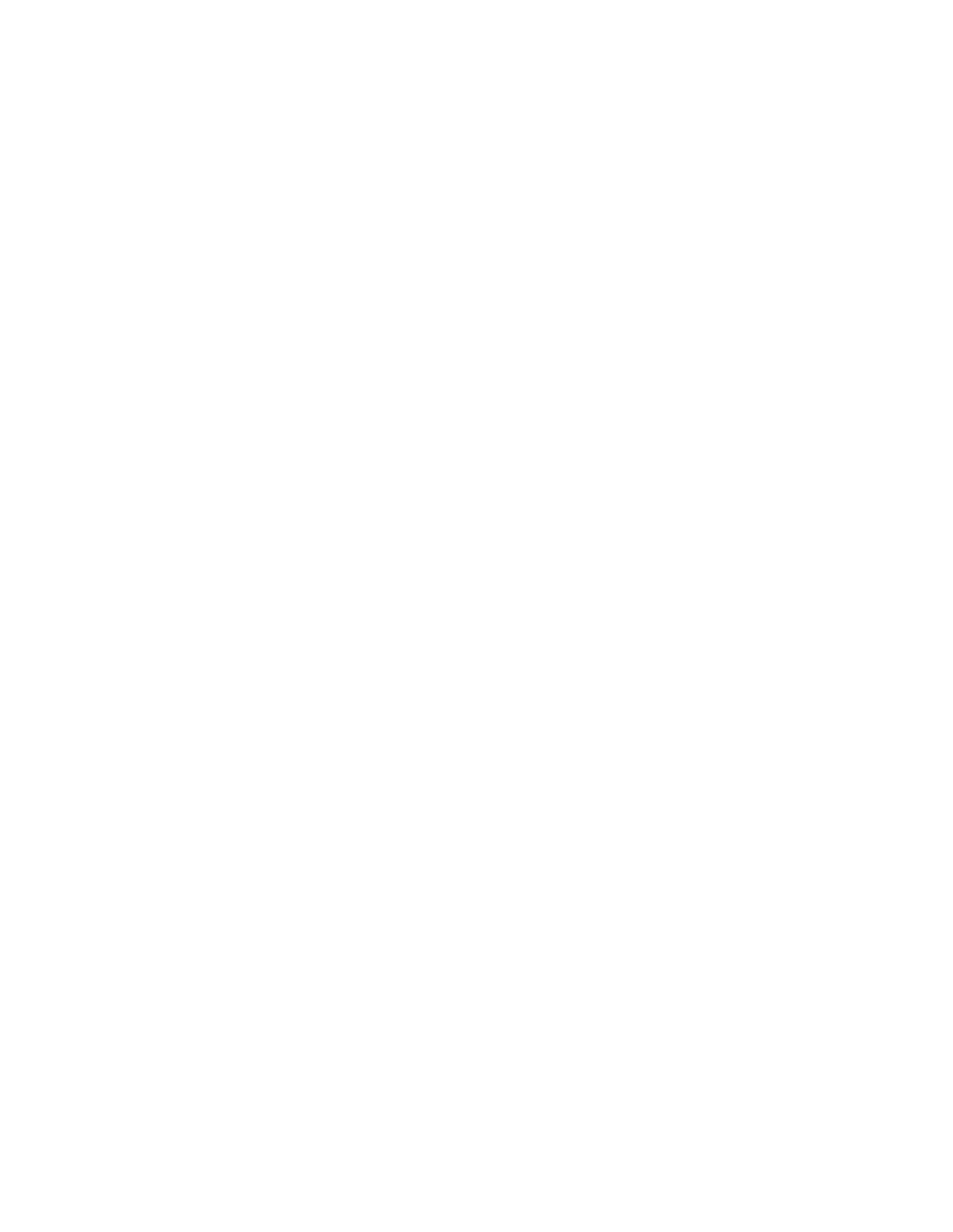# **Portions of the California Code of Regulations submitted for U.S. EPA approval**

## **California Code of Regulations**

**(Title 3. Food and Agriculture) Division 6. Pesticides and Pest Control Operations Chapter 2. Pesticides Subchapter 4. Restricted Materials Article 4. Use Requirements** 

## **6447. Methyl Bromide Field Fumigation – General Requirements**

The provisions of this section and sections 6447.1, 6447.2, 6447.3, and 6784(b) pertain to field soil fumigation using methyl bromide. For purposes of these sections, field soil fumigation does not apply to golf courses, replant of individual vine or tree-sites (tree holes) less than one contiguous acre, raisedtarpaulin nursery fumigations of less than one acre, potting soil, and greenhouses and other similar structures. . . .

NOTE: Authority cited: Sections 11456, 12976, 12981, 14005 and 14102, Food and Agricultural Code.

Reference: Sections 11501, 12981, 14006 and 14102, Food and Agricultural Code.

## **6447.3. Methyl Bromide Field Fumigation Methods.**

(a) The methyl bromide field soil fumigation must be made using only the methods described in this section. However, within the San Joaquin Valley, Southeast Desert, or Ventura ozone nonattainment areas, the following methods are prohibited during the May 1 through October 31 time period: (1), (2), (4), and (6); and if applied as alternating fumigated and unfumigated areas (strip fumigation), methods (3) and (5). In addition to labeling requirements for each of these methods, the following requirements shall apply.

- (1) Nontarpaulin/Shallow/Bed
- (A) Application rate shall not exceed 200 pounds of methyl bromide per acre.
- (B) The application tractor shall be equipped with an air fan dilution system.
- (C) Rearward-curved (swept-back) chisels shall be used with:
	- 1. closing shoes and bed-shaper, or closing shoes and compaction roller; and
	- 2. chisel injection points positioned beneath and ahead of the closing shoes.

(D) Injection depth shall be between 10 and 15 inches. The injection depth to preformed beds must not be below the bed furrow.

(E) Injection spacing shall be 40 inches or less.

(F) The soil shall not be disturbed for at least three days (72 hours) following completion of injection to the application block.

(G) The application block restricted entry interval shall be three days.

(2) Nontarpaulin/Deep/Broadcast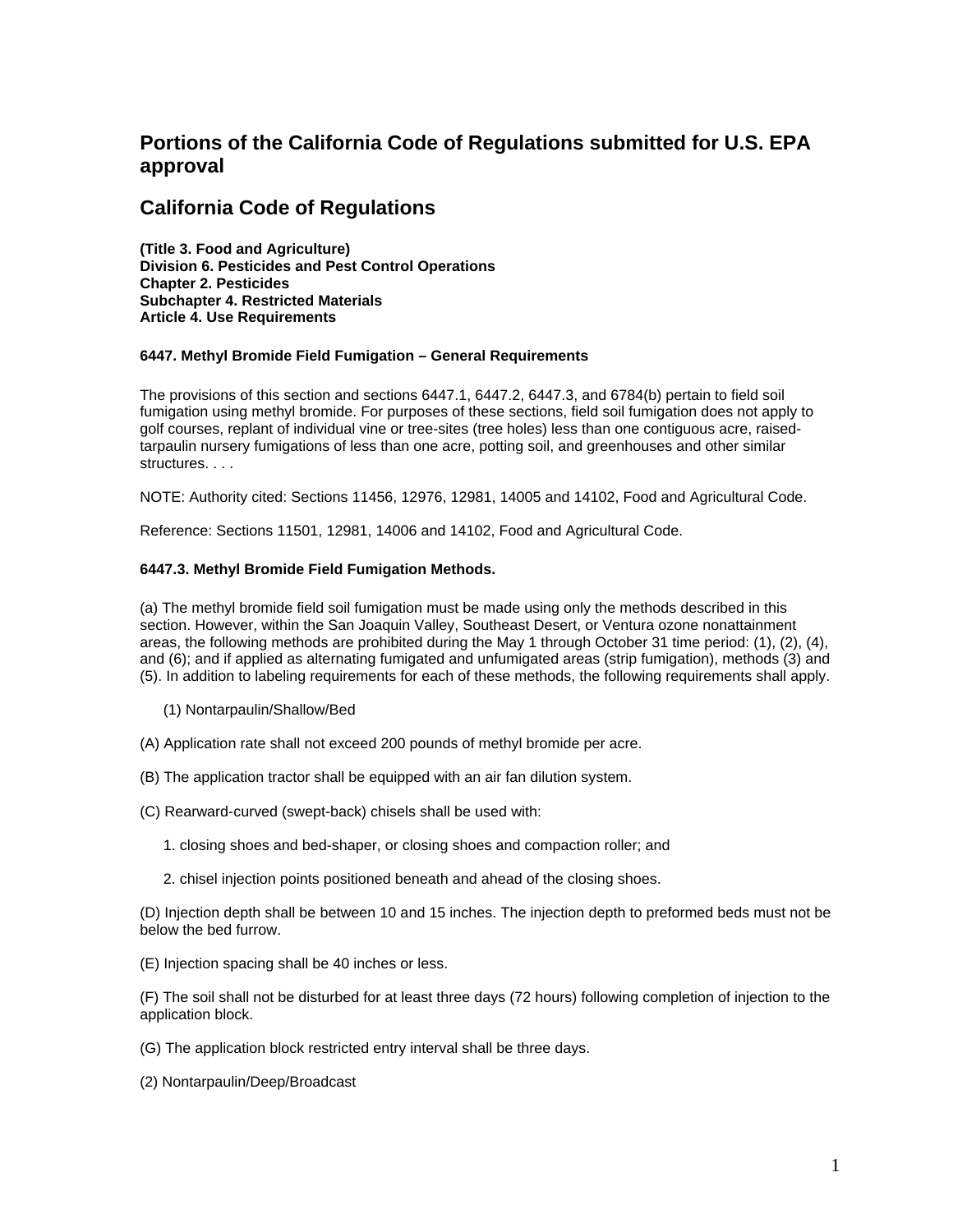- (A) Application rate shall not exceed 400 pounds of methyl bromide per acre.
- (B) Forward-curved chisel shall be used with:

1. An application tractor equipped with an air fan dilution system and the injection depth shall be at least 20 inches; or

2. Closing shoes and compaction roller and the injection depth shall be at least 24 inches.

(C) Injection spacing shall be 68 inches or less.

(D) The soil shall not be disturbed for at least four days (96 hours) following completion of injection to the application block.

- (E) The application block restricted entry interval shall be four days.
- (3) Tarpaulin/Shallow/Broadcast
- (A) Application rate shall not exceed 400 pounds of methyl bromide per acre.
- (B) Application shall be made using either:

1. An application tractor equipped with an air fan dilution system, and with a plow consisting of horizontal v-shaped blades mounted by a vertical arm to the tool bar. The fumigant shall be injected laterally beneath the soil surface; or

- 2. Rearward-curved (swept-back) chisels, closing shoes, and compaction roller shall be used.
- (C) Injection depth shall be at least 10 and no greater than 15 inches.
- (D) Injection spacing shall be 12 inches or less.

(E) The tarpaulin shall be laid down simultaneously (with fumigant injection) by tarpaulin-laying equipment mounted on the application tractor.

(F) The tarpaulin shall not be cut until a minimum of five days (120 hours) following completion of injection to the application block. The tarpaulin shall be cut pursuant to section 6784(b)(4).

(G) Tarpaulin removal shall begin no sooner than 24 hours after tarpaulin cutting has been completed.

(H) The application block restricted entry interval shall end at completion of tarpaulin removal, and shall be at least six days.

- (4) Tarpaulin/Shallow/Bed
- (A) Application rate shall not exceed 250 pounds of methyl bromide per acre.
- (B) Rearward-curved (swept-back) chisels shall be used with either:

1. Closing shoes and compaction roller. The closing shoes shall cover the chisel marks with soil just ahead of the compaction roller, and the tarpaulin shall be laid down simultaneously (with fumigant injection) by tarpaulin-laying equipment mounted on the application tractor; or

2. Bed shaper. The chisels shall be placed with the injection point under the bed shaper, and the tarpaulin shall be laid down simultaneously (with fumigant injection) by tarpaulin-laying equipment mounted on the application tractor; or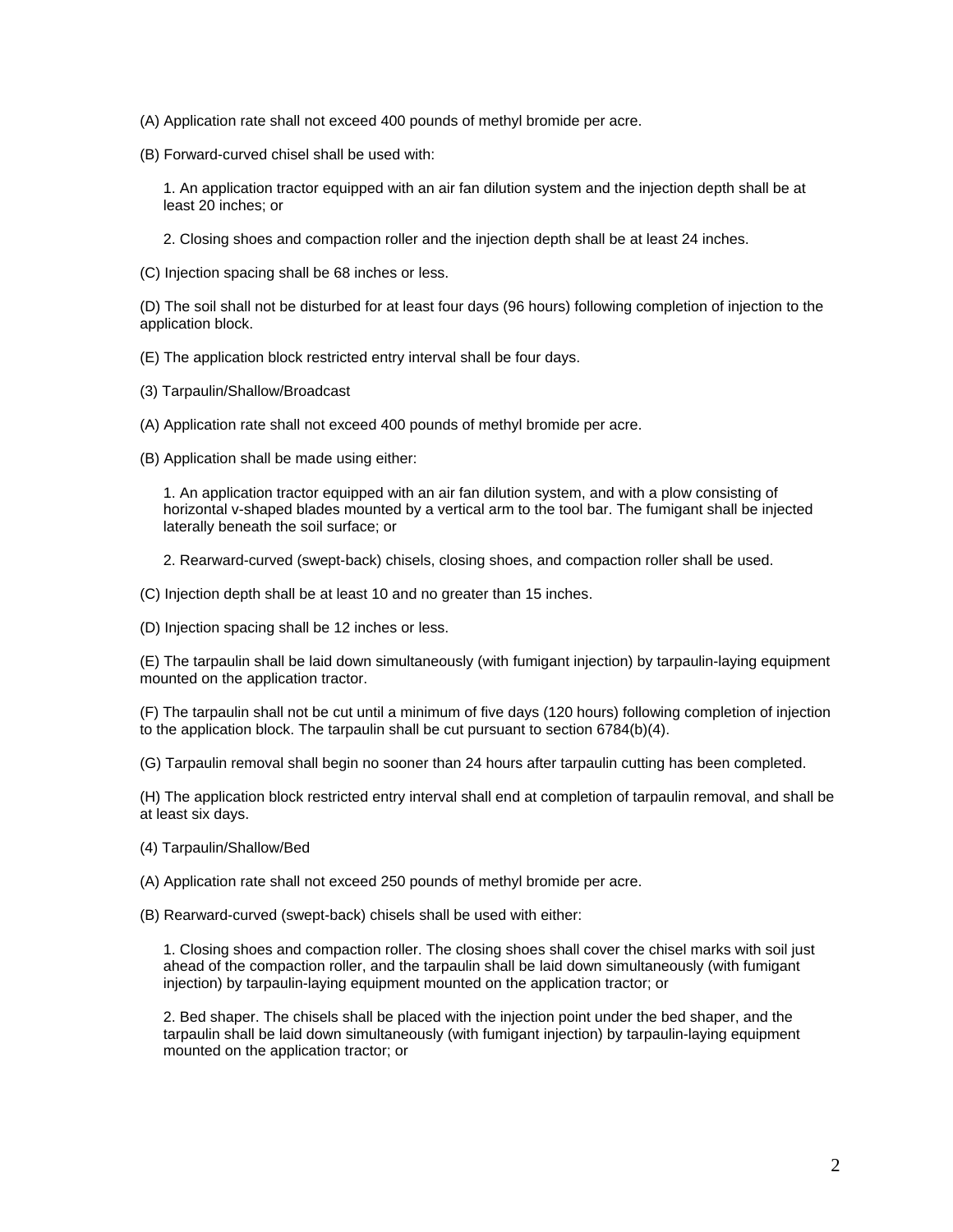3. Combination bed former and bed shaper. The chisels shall be placed between the bed former and the bed shaper. The tractor with the tarpaulin-laying equipment shall immediately follow the application tractor.

(C) Injection depth shall be between 6 and 15 inches. The injection depth to preformed beds must not be below the bed furrow.

(D) Injection spacing shall be 12 inches or less.

(E) The tarpaulin shall not be cut until at least five days (120 hours) following completion of injection to the application block.

(F) If tarpaulins are removed before planting, tarpaulin removal shall begin no sooner than 24 hours after tarpaulin cutting has been completed. The application block restricted-entry interval shall end at completion of tarpaulin removal, and shall be at least six days.

(G) If tarpaulins are not to be removed before planting, the application block restricted-entry interval shall either:

1. consist of the five-day period described in subsection (E) plus an additional 48 hours after holes have been cut for planting, or

2. be at least 14 days. If this option is chosen, the methyl bromide air concentration underneath the tarpaulin must test less than five parts per million before planting begins.

- (5) Tarpaulin/Deep/Broadcast
- (A) Application rate shall not exceed 400 pounds of methyl bromide per acre.
- (B) Forward-curved chisels shall be used with either:
	- 1. An air fan dilution system on the application tractor; or
	- 2. Closing shoes and compaction roller.
- (C) Injection depth shall be at least 20 inches.
- (D) Injection spacing shall be 66 inches or less.

(E) The tarpaulin shall be laid down simultaneously (with fumigant injection) by tarpaulin-laying equipment mounted on the application tractor.

(F) The tarpaulin shall not be cut until at least five days (120 hours) following completion of injection to the application block. The tarpaulin shall be cut pursuant to section 6784(b)(4).

(G) Tarpaulin removal shall begin no sooner than 24 hours after tarpaulin cutting has been completed.

(H) The application block restricted entry interval shall end at completion of tarpaulin removal, and shall be at least six days.

(6) Drip System - Hot Gas A hot gas application through a subsurface drip irrigation system to tarpaulincovered beds may be used if all of the following criteria are met:

(A) Application rate shall not exceed 225 pounds of methyl bromide per acre.

(B) The fumigant shall be injected beneath the soil surface at a minimum depth of one inch.

(C) The portion of the drip system used in the fumigation shall be physically disconnected from the main water supply during the fumigation to prevent possible contamination of the water supply.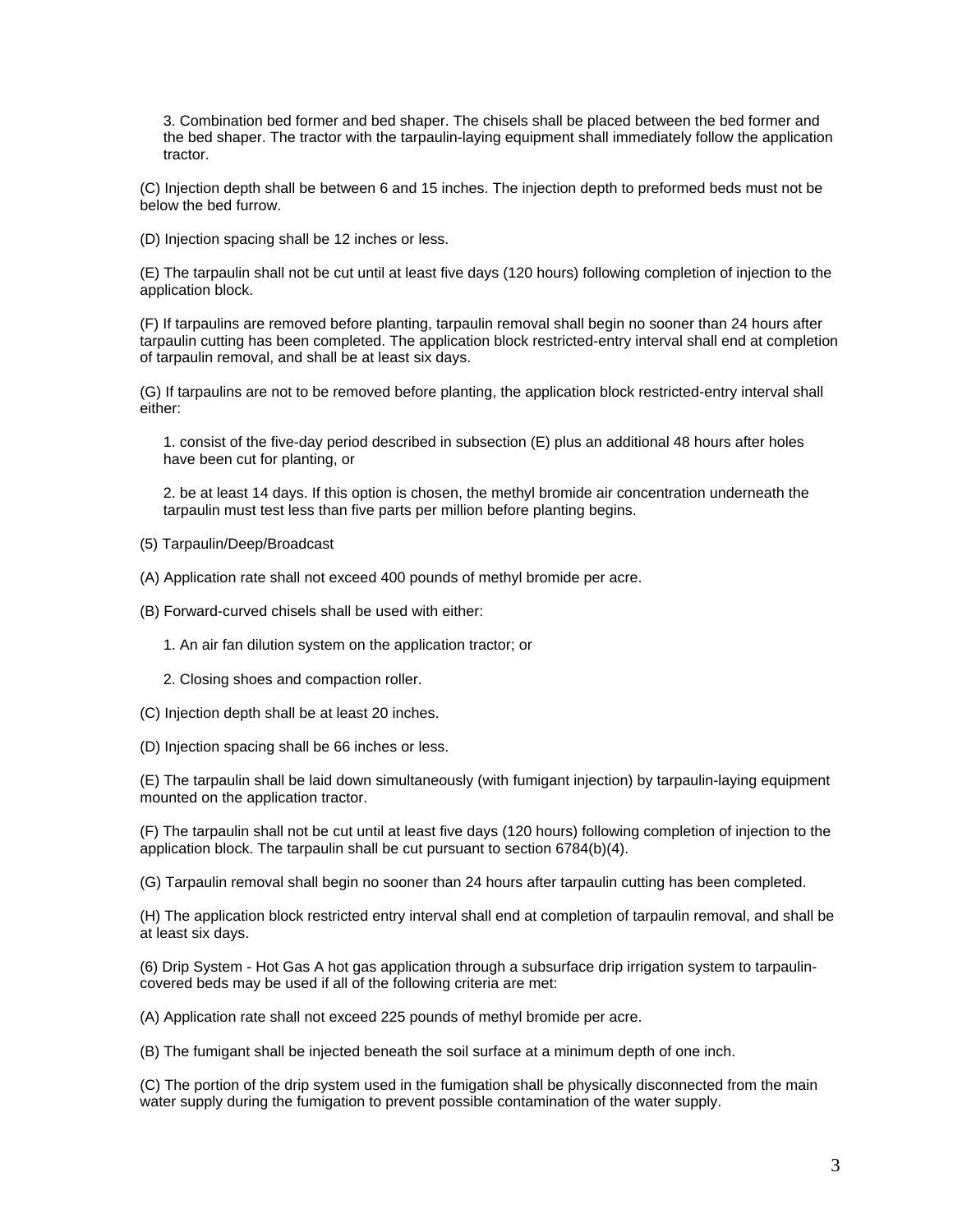(D) All fittings and emitters underneath the tarpaulin shall be buried in the soil to a minimum depth of one inch.

(E) Prior to the start of the fumigation, all drip tubing shall be checked for blockage, and the irrigation system connections and fittings checked for blockage and leaks using pressurized air and/or water. The end of each drip tubing shall be placed under the tarpaulin prior to introduction of fumigant.

(F) The tarpaulin shall be placed and inspected for tears, holes, or improperly secured edges prior to fumigating. Repairs and adjustments shall be made before the fumigation begins.

(G) Prior to the start of the fumigation, all fittings above ground and outside of the tarpaulin shall be pressure tested with compressed air, water, or nitrogen gas to a maximum pressure of 50 pounds per square inch. A soap solution shall be used to check the fittings for leaks if using air or nitrogen. All apparent leaks shall be eliminated prior to the fumigation. All drip tubing with emitters connected to the distribution manifold not covered by the tarpaulin shall be sealed to prevent fumigant loss through the emitters.

(H) Prior to introducing the fumigant, the drip system shall be purged of water by means of pressurized gas such as  $CO<sub>2</sub>$  or nitrogen.

(I) The drip system shall be purged prior to disconnecting any line containing the fumigant.

(J) After purging, drip tubing shall be pinched off and then disconnected from the distribution manifold. All disconnected tubing leading into the treated field shall be secured to prevent gas from escaping.

(K) All fittings used for connecting or disconnecting the heat exchanger to the irrigation system manifold shall be of a positive shut-off design.

(L) All persons shall wear the eye protection specified on the label when working with a manifold system or tubing containing the fumigant under pressure.

(M) The entire fumigation system (heater, valves, and manifold) shall be purged of the fumigant at the end of each day's fumigation.

(N) The tarpaulin shall not be cut until at least five days (120 hours) following completion of injection to the application block.

(O) If tarpaulins are removed before planting, tarpaulin removal shall begin no sooner than 24 hours after tarpaulin cutting has been completed. The application block restricted-entry interval shall end at completion of tarpaulin removal and shall be at least six days.

(P) If tarpaulins are not to be removed before planting, the application block restricted-entry interval shall either:

1. consist of the five-day period described in subsection (N) plus an additional 48 hours after holes have been cut for planting, or

2. be at least 14 days. If this option is chosen, the methyl bromide air concentration underneath the tarpaulin must test less than five parts per million before planting begins.

(b) Notwithstanding section 6770, the operator of the property shall assure that only persons performing fumigation-handling activities are allowed in an application block before the restricted entry interval expires. Persons performing activities other than tarpaulin cutting, removal, and repair described in sections 6784(b)(3), (4), and (5) shall wear a full-face respirator that meets the requirements of section 6784(b)(2)(C).

(c) Notwithstanding subsection (a), a reduced volatile organic compound emission field fumigation method approved pursuant to section 6452 or a method for experimental research purposes pursuant to a valid research authorization issued according to section 6260 may be allowed.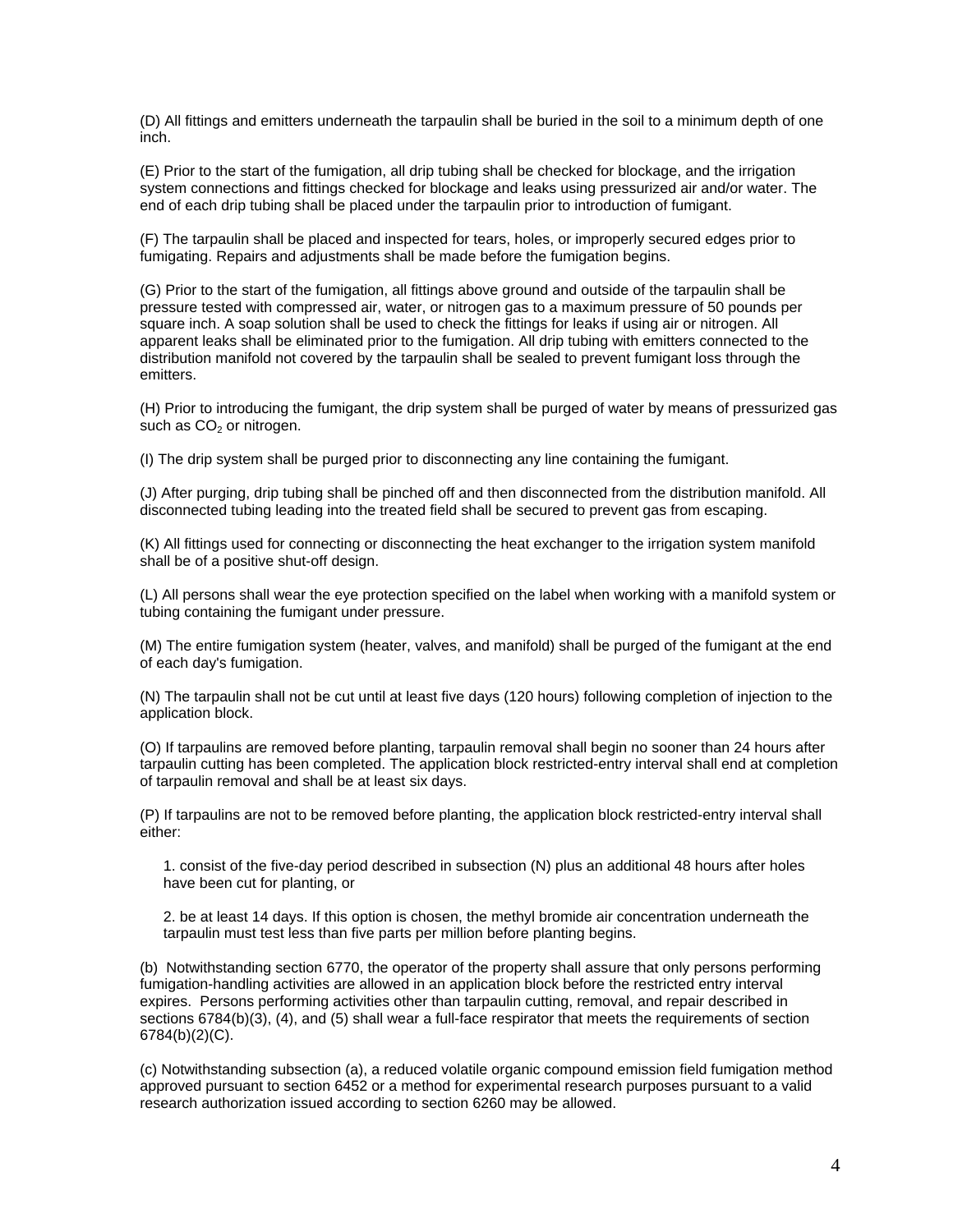NOTE: Authority cited: Sections 11456, 12976, 12981, 14005 and 14102, Food and Agricultural Code.

Reference: Sections 11501, 12981, 14006 and 14102, Food and Agricultural Code.

## **6448. 1,3-Dichloropropene Field Fumigation – General Requirements.**

The provisions of section 6448.1 apply to field soil fumigation using 1,3-Dichloropropene within the Sacramento Metro, San Joaquin Valley, South Coast, Southeast Desert, or Ventura ozone nonattainment areas during the May 1 through October 31 time period*.* Raised-tarpaulin nursery fumigations of less than one acre, or replant of individual vine or tree-sites (tree holes) less than one contiguous acre, are not considered field soil fumigations under the provision of section 6448.1.

NOTE: Authority cited: Sections 11456, 12976, 12981, 14005, and 14102, Food and Agricultural Code. Reference: Sections 11501, 12981, 14006, and 14102, Food and Agricultural Code.

## **6448.1. 1,3-Dichloropropene Field Fumigation Methods.**

(a) Application rate must not exceed 332 pounds of 1,3-Dichloropropene active ingredient per acre.

(b) If there are no labeling requirements specifying soil moisture, then at time of application soil must contain at least enough moisture above the depth of application to meet the following test appropriate to the soil texture for:

(1) coarse soils (sand and loamy sand) – at least enough moisture to form a ball when compressed by hand, that may break when tapped;

(2) loamy, moderately coarse, or medium textured (coarse sandy loam, sandy loam, fine sandy loam) – at least enough moisture so that soil forms a ball that holds together when tapped;

(3) fine texture soils (clay loam, silty clay loam, sandy clay, silty clay, sandy clay loam and clay) – at least enough moisture so that the soil is pliable, not crumbly. Forms a ribbon when squeezed between thumb and forefinger.

(c) The 1,3-Dichloropropene field soil fumigation must be made using only the methodsdescribed in this section.However within the San Joaquin Valley, Southeast Desert, or Ventura ozone nonattainment areas, methods (1) and (2) are prohibited. In addition to labeling requirements for each of these methods, the following requirements shall apply.

(1) Nontarpaulin/Shallow/Broadcast or Bed

(A) Injection point must be at least 12 inches below the soil surface.

(B) Chisel trace must be eliminated by use of tillage equipment to mix the soil to a depth of at least three inches. Broadcast fumigation must be followed by compaction of the soil surface.

(2) Tarpaulin/Shallow/Broadcast or Bed

(A) Injection point must be at least 12 inches below the soil surface.

(B) Chisel trace must be eliminated by use of tillage equipment to mix the soil to a depth of at least three inches. Broadcast fumigation must be followed by compaction of the soil surface.

(C) Tarpaulins must be buried under at least four inches of firmly packed soil at the end of the rows.

(D) The operator of the property shall maintain a "tarpaulin repair response plan" pursuant to subsection (d).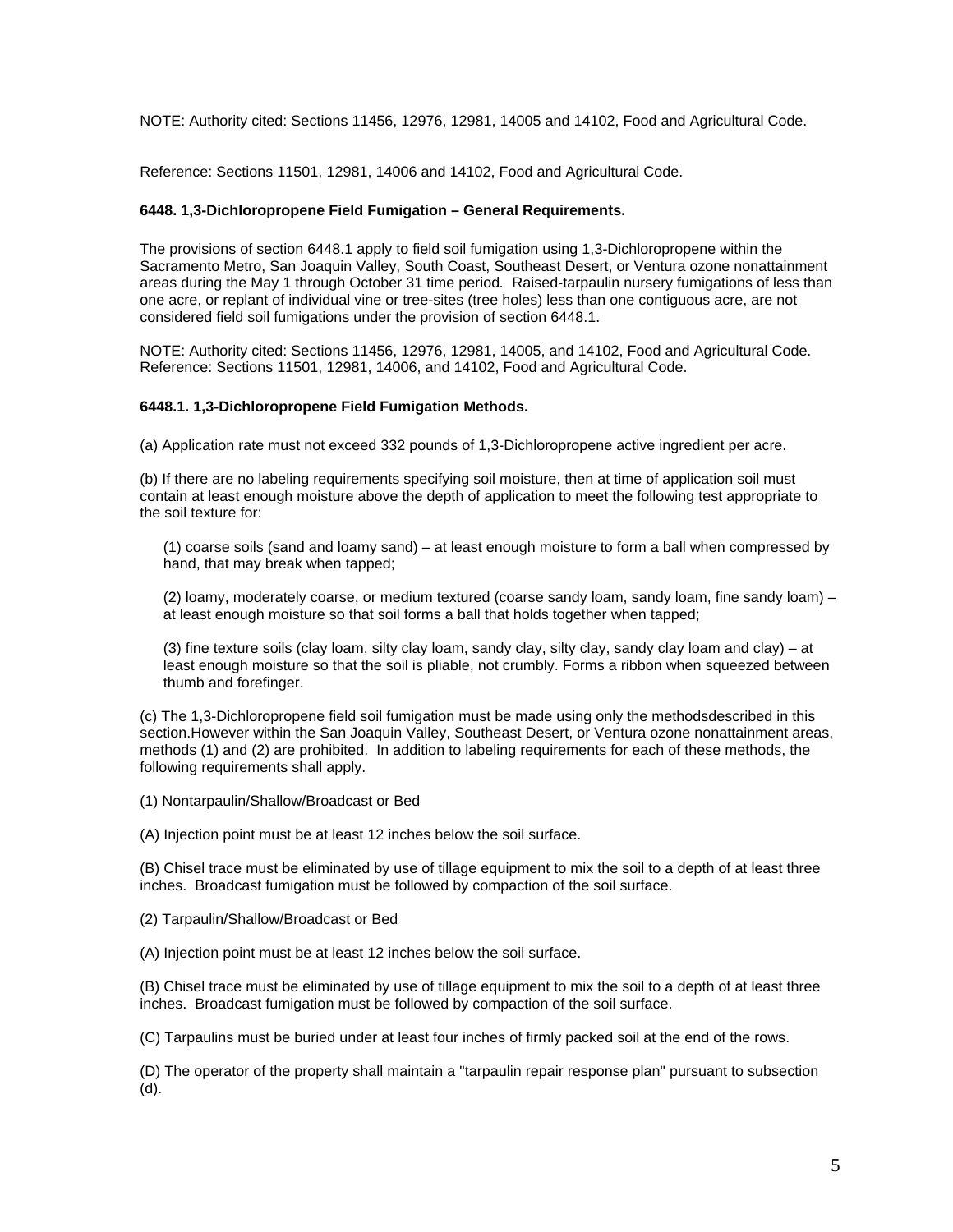(3) Nontarpaulin/Shallow/Broadcast or Bed/Three Post-Fumigation Water Treatments

(A) Injection point must be at least 12 inches below the soil surface.

(B) Chisel trace must be eliminated by use of tillage equipment to mix the soil to a depth of at least three inches. Broadcast fumigation must be followed by compaction of the soil surface.

(C) Fumigation must be completed in a time that allows compliance with the post-fumigation water treatments below:

1. Water must be applied by an irrigation method that uniformly covers the treated area in the entire application block.

2. On the day of fumigation, the first water treatment must consist of at least 0.20 inches of water, beginning within 30 minutes of the completion of fumigation. A second post-fumigation water treatment must consist of at least 0.20 inches of water applied starting no earlier than one hour prior to sunset on the day of fumigation and completed by midnight.

3. On the day following fumigation, a third post-fumigation water treatment must consist of at least 0.20 inches of water, and must be applied starting no earlier than one hour prior to sunset and completed by midnight.

4. Additional post-fumigation water treatment(s) may be applied at any time provided the treatments required above are completed in the specified time periods.

(4) Tarpaulin/Shallow/Bed/Three Post-Fumigation Water Treatment

(A) Injection point must be at least 12 inches below the soil surface.

(B) Chisel trace must be eliminated by use of tillage equipment to mix the soil to a depth of at least three inches.

(C) Tarpaulins must be buried under at least four inches of firmly packed soil at the ends of the rows.

(D) Fumigation must be completed in a time that allows compliance with the post-fumigation water treatments below:

1. Water must be applied by an irrigation method that uniformly covers the untarped area in the entire application block.

2. On the day of fumigation, the first water treatment must consist of at least 0.20 inches of water to the untarped areas, beginning within 30 minutes of the completion of fumigation. A second post-fumigation water treatment must consist of at least 0.20 inches of water to the untarped areas applied starting no earlier than one hour prior to sunset on the day of fumigation and completed by midnight.

3. On the day following fumigation, a third post-fumigation water treatment must consist of at least 0.20 inches of water to the untarped areas, and must be applied starting no earlier than one hour prior to sunset and completed by midnight.

4. Additional post-fumigation water treatment(s) may be applied at any time provided the treatments required above are completed in the specified time periods.

(E) The operator of the property shall maintain a "tarpaulin repair response plan" pursuant to subsection (d).

(5) Nontarpaulin/Deep/Broadcast or Bed

(A) Injection point must be at least 18 inches below the soil surface.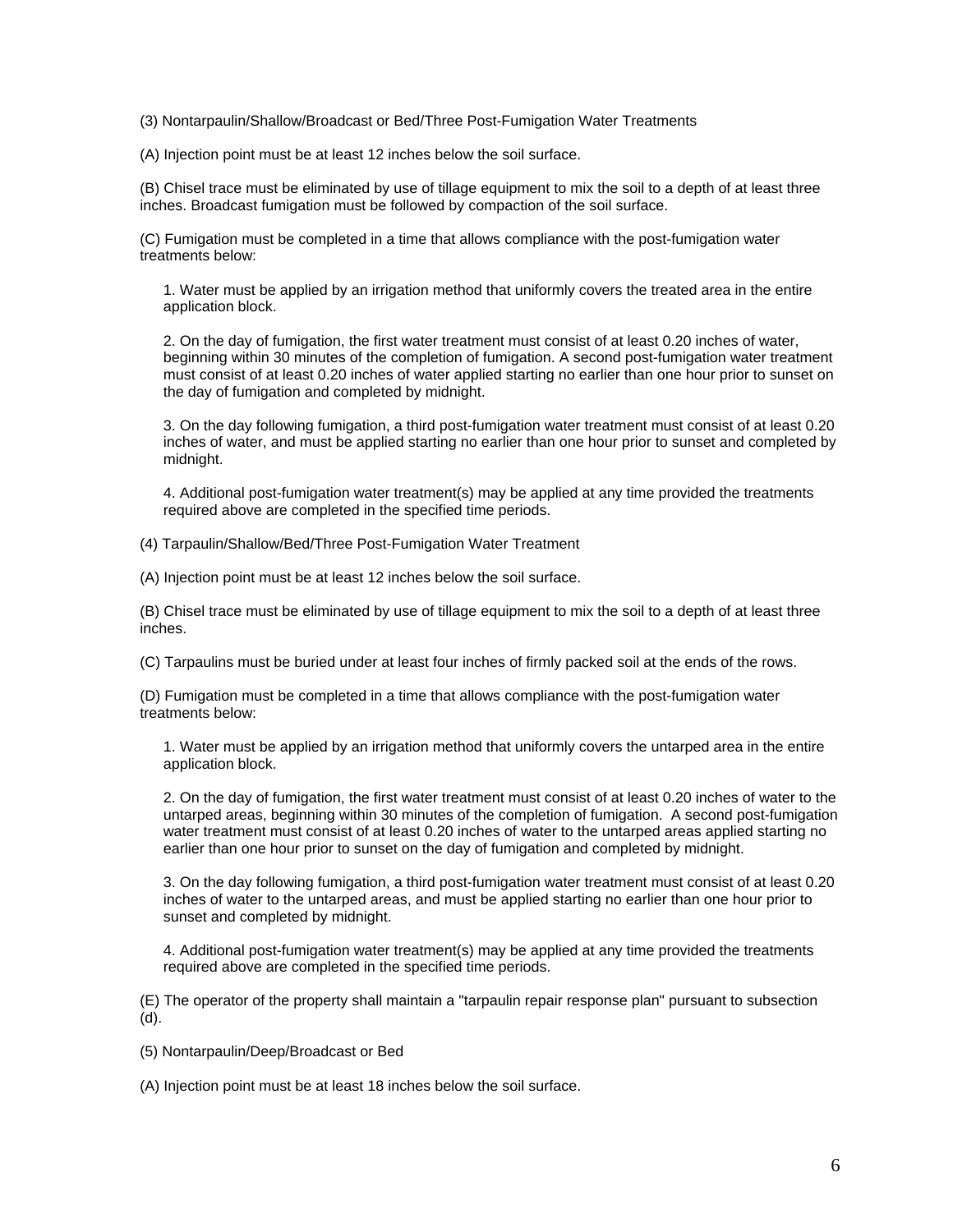(B) Chisel trace must be eliminated by use of tillage equipment to mix the soil to a depth of at least three inches. Broadcast fumigation must be followed by compaction of the soil surface.

(6) Tarpaulin/Deep/Broadcast or Bed

(A) Injection point must be at least 18 inches below the soil surface.

(B) Chisel trace must be eliminated by use of tillage equipmentto mix the soil to a depth of at least three inches. Broadcast fumigation must be followed by compaction of the soil surface.

(C) Tarpaulins must be buried under at least four inches of firmly packed soil at the end of the rows.

(D) The operator of the property shall maintain a "tarpaulin repair response plan" pursuant to subsection (d).

(7) Chemigation (Drip System)/Tarpaulin

(A) Drip system must be filled with water and tested for pressure variation, clogged emitters, and leaks before chemigation. The pressure must not exceed the pressure rating of the drip tape, and the pressure variation in the drip tape throughout the field must be less than three pounds per square inch. Drip system must be free of leaks and clogged emitters.

(B) The tarpaulin shall be placed and inspected for tears, holes, or improperly secured edges prior to fumigating. Repairs and adjustments shall be made before the chemigation begins.

(C) Ends of drip tape not covered by tarpaulin must be covered by at least two inches of soil.

(D) After chemigation, the drip system must be flushed with a volume of water at least three times the volume of the mainline and laterals of the drip system.

(E) The operator of the property shall maintain a "tarpaulin repair response plan" pursuant to subsection (d).

(d) Tarpaulin Repair.

(1) If a tarpaulin is used, the operator of the property shall maintain a "tarpaulin repair response plan." The tarpaulin repair response plan shall identify the responsibilities of the licensed pest control business and/or the permittee with regard to tarpaulin damage detection and repair activities. At a minimum, the tarpaulin repair response plan shall indicate the parties responsible for the repair and incorporate the applicable elements listed in (2) below.

(2) The "tarpaulin repair response plan" must state with specificity the situations when tarpaulin repair must be conducted. The situations should be based on, but not limited to, hazard to the public, residents, or workers; proximity to occupied structures, size of the damaged area(s); timing of damage; feasibility and response time of repair; and environmental factors such as wind speed and direction.

(e) Notwithstanding subsection (c), a reduced volatile organic compound emission field fumigation method approved pursuant to section 6452 or a method for experimental research purposes pursuant to a valid research authorization issued according to section 6260 may be allowed.

NOTE: Authority cited: Sections 11456, 12976, 12981, 14005, and 14102, Food and Agricultural Code. Reference: Sections 11501, 12981, 14006, and 14102, Food and Agricultural Code.

## **6449. Chloropicrin Field Fumigation – General Requirements.**

The provisions of section 6449.1 apply to field soil fumigation using chloropicrinwithin the Sacramento Metro, San Joaquin Valley, South Coast, Southeast Desert, or Ventura ozone nonattainment areas during the May 1 through October 31 time period. Raised-tarpaulin nursery fumigations of less than one acre or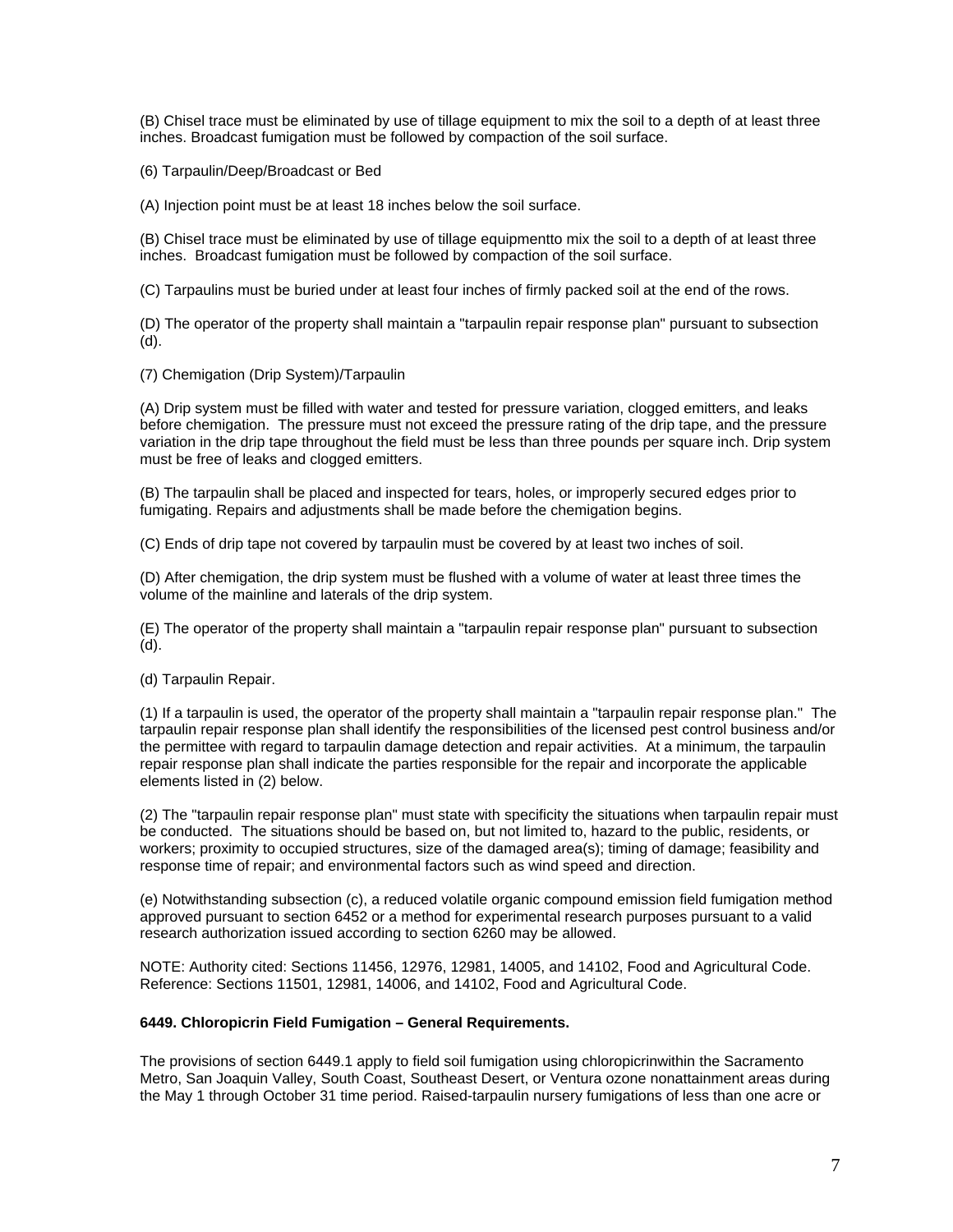replant of individual vine or tree-sites (tree holes) less than one contiguous acre are not considered field soil fumigations under the provisions of section 6449.1.

NOTE: Authority cited: Sections 11456, 12976, 12981, 14005, and 14102, Food and Agricultural Code. Reference: Sections 11501, 12981, 14006, and 14102, Food and Agricultural Code.

## **6449.1. Chloropicrin Field Fumigation Methods.**

(a) Application rate must not exceed 400 pounds of chloropicrin per acre.

(b) For products containing chloropicrin as the sole active ingredient, the field soil fumigation must be made using only the methods described in section 6447.3 or 6448.1. However within the San Joaquin Valley, Southeast Desert, or Ventura ozone nonattainment areas the methods described in the following sections are prohibited: 6447.3(a)(1), (2), (4), and (6); if applied as alternating fumigated and unfumigated areas (strip fumigation), methods  $6447.3(a)(3)$  and  $(5)$ ;  $6448.1(c)(1)$  and  $(5)$ ; and if applied as a bed fumigation,  $6448.1(c)(2)$ .

(c) If there are no labeling requirements specifying soil moisture, then at time of application soil must contain at least enough moisture above the depth of application to meet the following test appropriate to the soil texture for:

(1) coarse soils (sand and loamy sand) - at least enough moisture to form a ball when compressed by hand, that may break when tapped;

(2) loamy, moderately coarse, or medium textured (coarse sandy loam, sandy loam, fine sandy loam) - at least enough moisture so that soil forms a ball that holds together when tapped;

(3) fine texture soils (clay loam, silty clay loam, sandy clay, silty clay, sandy clay loam and clay) - at least enough moisture so that the soil is pliable, not crumbly. Forms a ribbon when squeezed between the thumb and forefinger.

(d) Tarpaulin Repair.

(1) If a tarpaulin is used, the operator of the property shall maintain a "tarpaulin repair response plan." The tarpaulin repair response plan shall identify the responsibilities of the licensed pest control business and/or the permittee with regard to tarpaulin damage detection and repair activities. At a minimum, the tarpaulin repair response plan shall indicate the parties responsible for the repair and incorporate the applicable elements described in (2) below.

(2) The "tarpaulin repair response plan" must state with specificity the situations when tarpaulin repair must be conducted. The situations should be based on, but not limited to, hazard to the public, residents, or workers; proximity to occupied structures, size of the damaged area(s); timing of damage; feasibility and response time of repair; and environmental factors such as wind speed and direction.

(e) Notwithstanding subsection (b), a reduced volatile organic compound emission field fumigation method approved pursuant to section 6452 or a method for experimental research purposes pursuant to a valid research authorization issued according to section 6260 may be allowed.

NOTE: Authority cited: Sections 11456, 12976, 12981, 14005, and 14102, Food and Agricultural Code. Reference: Sections 11501, 12981, 14006, and 14102, Food and Agricultural Code.

#### **6450. Metam-Sodium, Potassium N-methyldithiocarbamate (metam-potassium), and Dazomet Field Fumigation – General Requirements.**

The provisions of sections 6450.1 and 6450.2 apply to field soil fumigation using metam-sodium, potassium N-methyldithiocarbamate (metam-potassium), or dazomet within the Sacramento Metro, San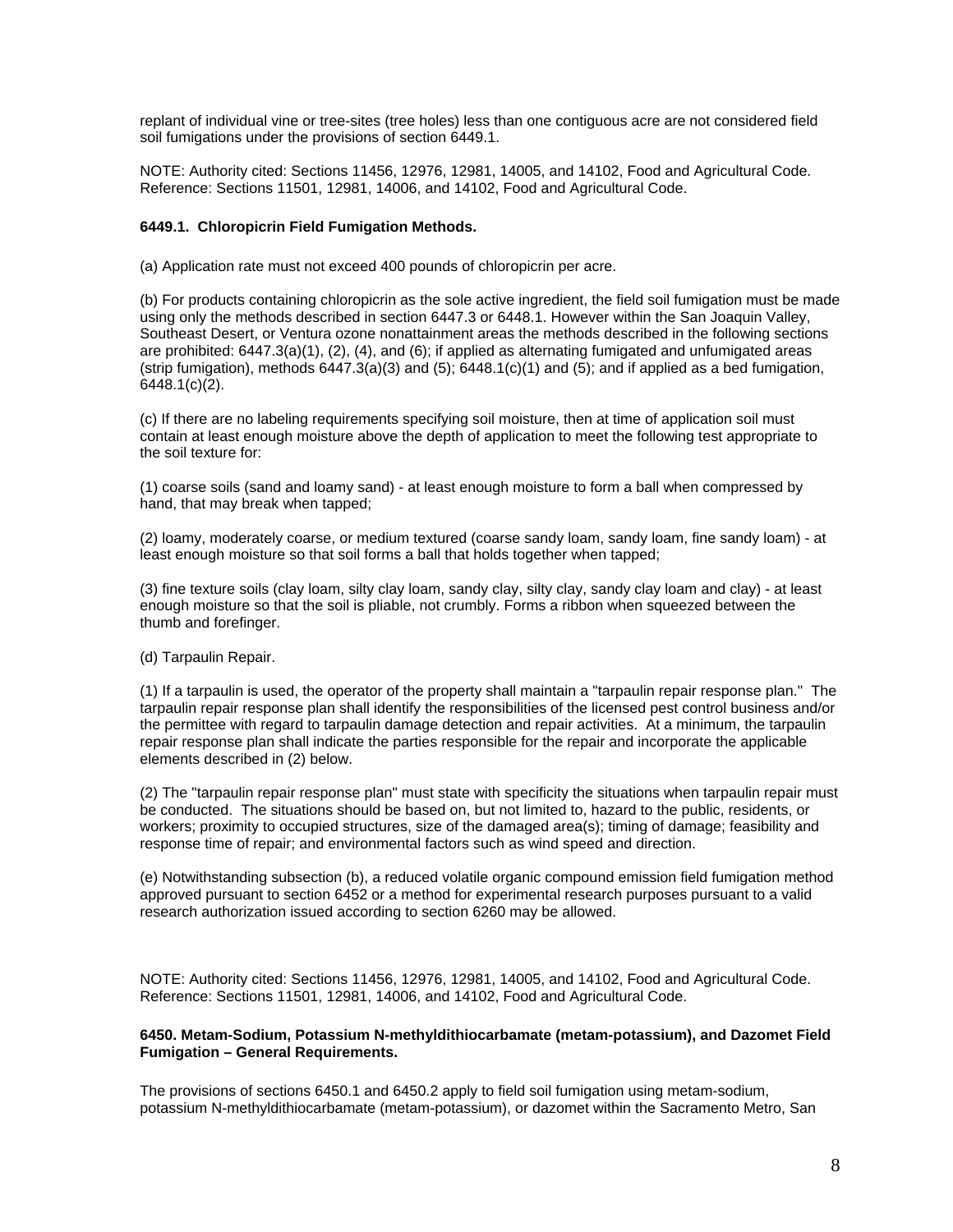Joaquin Valley, South Coast, Southeast Desert, or Ventura ozone nonattainment areas during the May 1 through October 31 time period. Golf courses, tree applications for prevention of root graft disease transmission, wood decay uses, potting soil, replant of individual vine or tree-sites (tree holes) less than one contiguous acre, raised-tarpaulin nursery fumigations of less than one acre, and greenhouses and other similar structures are not considered field soil fumigations under the provisions of sections 6450.1 and 6450.2.

NOTE: Authority cited: Sections 11456, 12976, 12981, 14005, and 14102, Food and Agricultural Code. Reference: Sections 11501, 12981, 14006, and 14102, Food and Agricultural Code.

## **6450.1. Metam-Sodium and Potassium N-methyldithiocarbamate (Metam-Potassium) Field Fumigation Methods.**

(a) Application rate must not exceed 320 pounds active ingredient per acre for metam-sodium. Application rate must not exceed 350 pounds active ingredient per acre for potassium N-methyldithiocarbamate (metam-potassium).

(b) Except for the method described in subsection (d)(9), if there are no labeling requirements specifying soil moisture, then at time of application soil must contain at least enough moisture above the depth of application to meet the following test appropriate to the soil texture for:

(1) coarse soils (sand and loamy sand) – at least enough moisture to form a ball when compressed by hand, that may break when tapped;

(2) loamy, moderately coarse, or medium textured (coarse sandy loam, sandy loam, fine sandy loam) – at least enough moisture so that soil forms a ball that holds together when tapped;

(3) fine texture soils (clay loam, silty clay loam, sandy clay, silty clay, sandy clay loam, and clay) – at least enough moisture so that the soil is pliable, not crumbly. Forms a ribbon when squeezed between thumb and forefinger.

(c) Fumigations must start no earlier than one hour after sunrise and must be completed no later than one hour before sunset except for the method described in subsection (d)(9).

(d) The metam-sodium or potassium N-methyldithiocarbamate (metam-potassium) field soil fumigation must be made using only the methods described in this section. However, within the San Joaquin Valley, Southeast Desert, or Ventura ozone nonattainment areas, methods (1), (4), and (9) are prohibited. In addition to labeling requirements for each of these methods, the following requirements shall apply.

(1) Sprinkler/Broadcast or Bed/One Post-Fumigation Water Treatment

(A) Fumigation must be completed in a time that allows compliance with the post-fumigation water treatment below:

1. Water must be applied by an irrigation method that uniformly covers the treated area in the entire application block.

2. On the day of fumigation, one post-fumigation water treatment must consist of at least 0.20 inches of water, beginning within 30 minutes of the completion of fumigation.

3. Any additional post-fumigation water treatment(s) may be applied at any time.

(2) Sprinkler/Broadcast or Bed/Two Post-Fumigation Water Treatments

(A) Fumigation must be completed in a time that allows compliance with the post-fumigation water treatments below: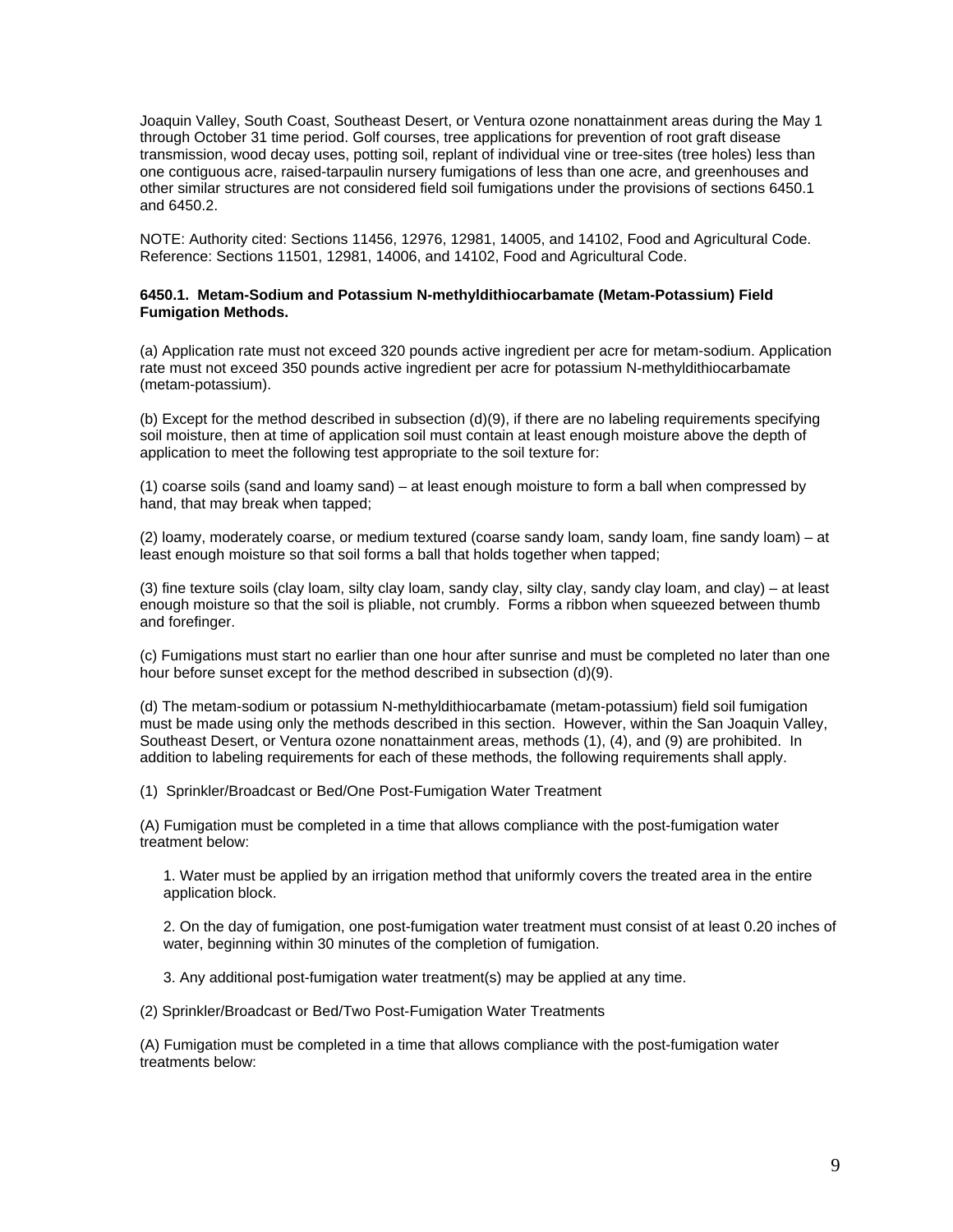1. Water must be applied by an irrigation method that uniformly covers the treated area in the entire application block.

2. On the day of fumigation, the first post-fumigation water treatment must consist of at least 0.20 inches of water, beginning within 30 minutes of the completion of fumigation. A second post-fumigation water treatment must consist of at least 0.20 inches of water applied starting no earlier than one hour prior to sunset on the day of fumigation and completed by midnight.

3. Additional post-fumigation water treatment(s) may be applied at any time provided the treatments required above are completed in the specified time periods.

(3) Sprinkler/Broadcast or Bed/Three Post-Fumigation Water Treatments

(A) Fumigation must be completed in a time that allows compliance with the post-fumigation water treatments below:

1. Water must be applied by an irrigation method that uniformly covers the treated area in the entire application block.

2. On the day of fumigation, the first post-fumigation water treatment must consist of at least 0.20 inches of water, beginning within 30 minutes of the completion of fumigation. A second post-fumigation water treatment must consist of at least 0.20 inches of water applied starting no earlier than one hour prior to sunset on the day of fumigation and completed by midnight.

3. On the day following fumigation, a third post-fumigation water treatment must consist of at least 0.20 inches of water, and must be applied starting no earlier than one hour prior to sunset and completed by midnight.

4. Additional post-fumigation water treatment(s) may be applied at any time provided the treatments required above are completed in the specified time periods.

(4) Nontarpaulin/Shallow/Broadcast or Bed/One Post-Fumigation Water Treatment

(A) Fumigation must be completed in compliance with the post-fumigation water treatments pursuant to subsection (d)(1)(A).

(5) Nontarpaulin/Shallow/Broadcast or Bed /Two Post-Fumigation Water Treatments

(A) Fumigation must be completed in compliance with the post-fumigation water treatments pursuant to subsection (d)(2)(A).

(6) Nontarpaulin/Shallow/Broadcast or Bed/Three Post-Fumigation Water Treatments

(A) Fumigation must be completed in compliance with the post-fumigation water treatments pursuant to subsection (d)(3)(A).

(7) Chemigation (Drip System)

(A) Drip system must be filled with water and tested for pressure variation, clogged emitters, and leaks before chemigation. The pressure must not exceed the pressure rating of the drip tape and the pressure variation in the drip tape throughout the field must be less than three pounds per square inch. Drip system must be free of leaks and clogged emitters.

(B) After chemigation, the drip system must be flushed with a volume of water at least three times the volume of the mainline and laterals of the drip system.

(8) Rotary Tiller/Power Mulcher/Soil Capping

(A) Application equipment must be followed immediately by soil compaction equipment.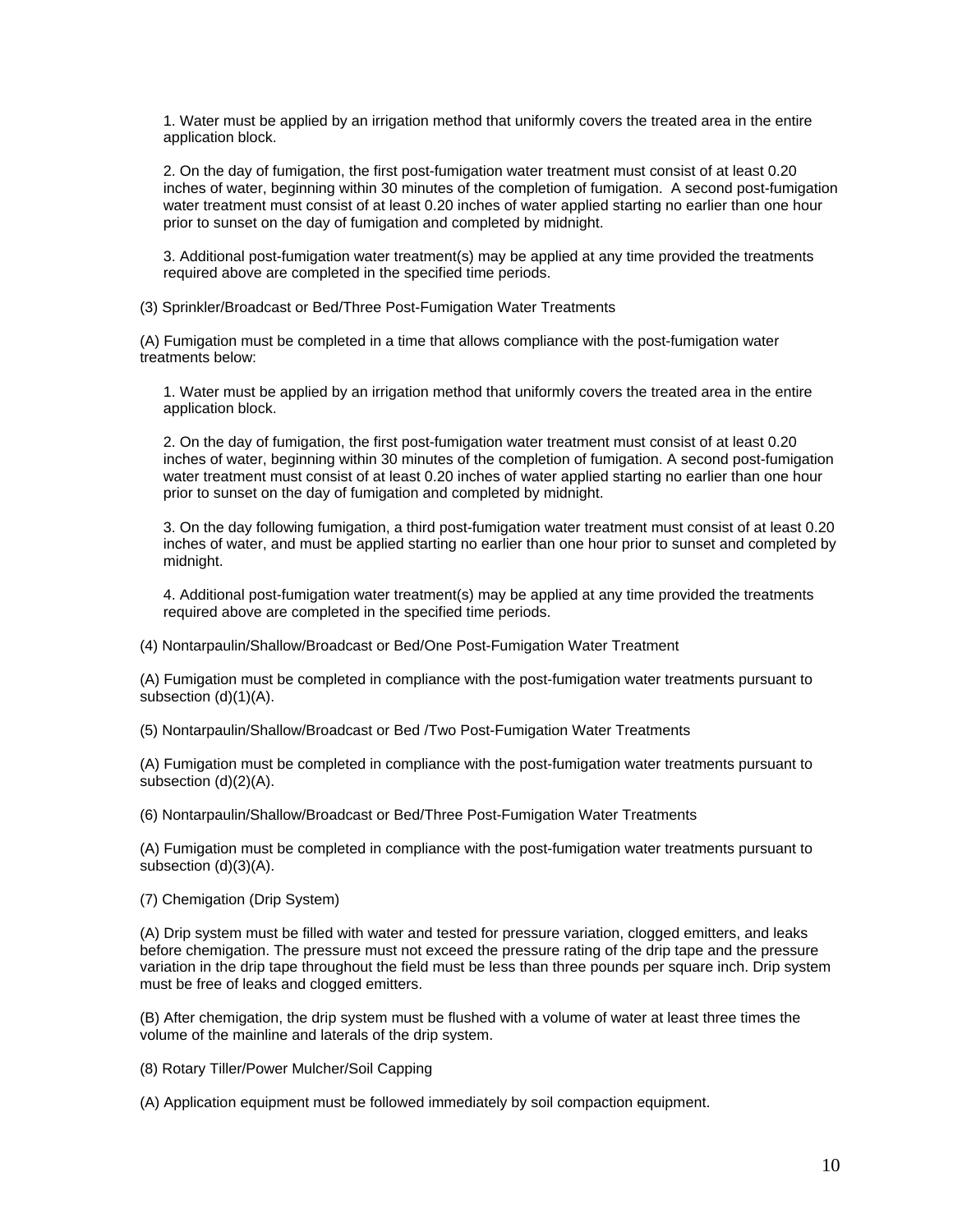## (9) Flood

(A) The fumigant must be applied with at least six inches of water per acre.

(e) Notwithstanding subsection (d), a reduced volatile organic compound emission field fumigation method approved pursuant to section 6452 or a method for experimental research purposes pursuant to a valid research authorization issued according to section 6260 may be allowed.

NOTE: Authority cited: Sections 11456, 12976, 12981, 14005, and 14102, Food and Agricultural Code. Reference: Sections 11501, 12981, 14006, and 14102, Food and Agricultural Code.

## **6450.2. Dazomet Field Fumigation Methods.**

(a) Fumigations must start no earlier than one hour after sunrise and must be completed no later than one hour before sunset.

(b) The field soil fumigation using dazomet is limited to methods specifically identified in the labeling. In addition to labeling requirements for each identified method, the fumigation must comply with the following.

(1) Fumigation must be completed in a time that allows compliance with the post-fumigation water treatments below:

(A) Water must be applied by an irrigation method that uniformly covers the treated area in the entire application block.

(B) On the day of fumigation, the first water treatment must consist of at least 0.20 inches of water, beginning within 30 minutes of the completion of fumigation. A second post-fumigation water treatment must consist of at least 0.20 inches of water applied starting no earlier than one hour prior to sunset on the day of fumigation and completed by midnight.

(C) On the day following fumigation, a third post-fumigation water treatment must consist of at least 0.20 inches of water, and must be applied starting no earlier than one hour prior to sunset and completed by midnight.

(D) On the second day following fumigation, a fourth post-fumigation water treatment must consist of at least 0.20 inches of water, and must be applied starting no earlier than one hour prior to sunset and completed by midnight.

(E) Additional post-fumigation water treatment(s) may be applied at any time provided the treatments required above are completed in the specified time periods.

(c) Notwithstanding subsection (b), a reduced volatile organic compound emission field fumigation method approved pursuant to section 6452 or a method for experimental research purposes pursuant to a valid research authorization issued according to section 6260 may be allowed.

NOTE: Authority cited: Sections 11456, 12976, 12981, 14005, and 14102, Food and Agricultural Code. Reference: Sections 11501, 12981, 14006, and 14102, Food and Agricultural Code.

## **6451. Sodium Tetrathiocarbonate Field Fumigation - General Requirements.**

The provisions of section 6451.1 apply to field soil fumigation using sodium tetrathiocarbonatewithin the Sacramento Metro, San Joaquin Valley, South Coast, Southeast Desert, or Ventura ozone nonattainment areas below during the May 1 through October 31 time period. Replant of individual vine or tree-sites (tree holes) less than one contiguous acre, and raised-tarpaulin nursery fumigations of less than one acre, and greenhouses and other similar structures are not considered field soil fumigations under the provisions of section 6451.1.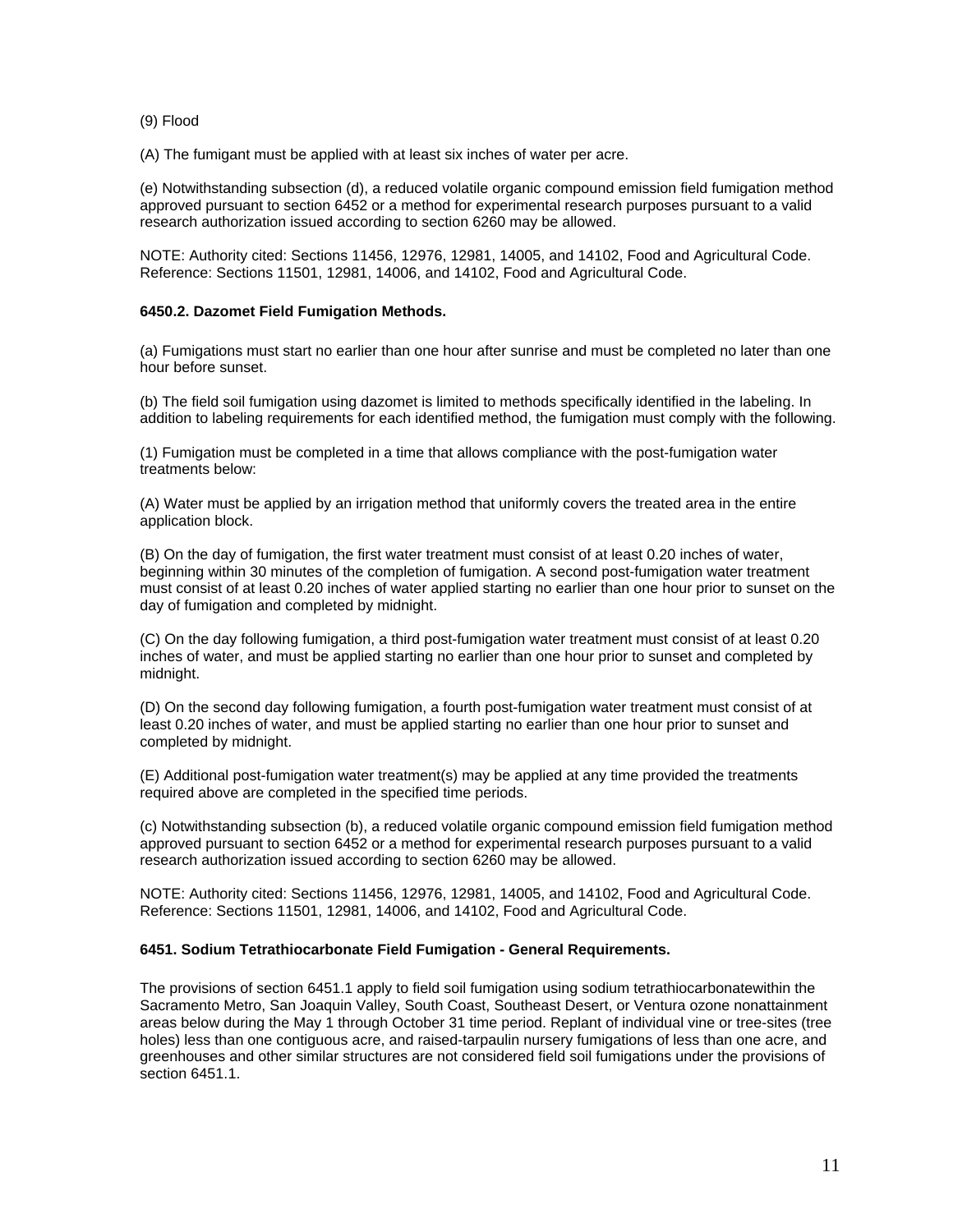NOTE: Authority cited: Sections 11456, 12976, 12981, 14005, and 14102, Food and Agricultural Code. Reference: Sections 11501, 12981, 14006, and 14102, Food and Agricultural Code.

## **6451.1 Sodium Tetrathiocarbonate Field Fumigation Methods.**

(a) The field soil fumigation of sodium tetrathiocarbonate is limited to methods specifically identified in the labeling.

(b) Notwithstanding subsection (a), a reduced volatile organic compound emission field fumigation method approved pursuant to section 6452 or a method for experimental research purposes pursuant to a valid research authorization issued according to section 6260 may be allowed.

NOTE: Authority cited: Sections 11456, 12976, 12981, 14005, and 14102, Food and Agricultural Code. Reference: Sections 11501, 12981, 14006, and 14102, Food and Agricultural Code.

#### **6452. Reduced Volatile Organic Compound Emissions Field Fumigation Methods.**

(a) For the Sacramento Metro and South Coast ozone nonattainment areas, the Director may approve use of a field fumigation method not described in sections 6447.3, 6448.1, 6449.1, 6450.1, 6450.2, and 6451.1 if the request is accompanied by scientific data documenting the volatile organic compound (VOC) emissions. The emission rating specified in section 6452.4 or the maximum emission rate (emission rating multiplied by the maximum application rate) must be no greater than any one of the methods for the same fumigant described in sections 6447.3, 6448.1, 6449.1, 6450.1, 6450.2, and 6451.1.

(b) For the San Joaquin Valley, Southeast Desert, and Ventura ozone nonattainment areas, upon written request, the Director may approve use of a field fumigation method either not described or excluded from use in sections 6447.3, 6448.1, 6449.1, 6450.1, 6450.2, or 6451.1 if the request meets the following criteria:

(1) The request is accompanied by scientific data documenting the VOC emissions;

(A) The emission rating, as specified in section 6452.4, is no greater than any one of the methods for the same fumigant allowed for use in the San Joaquin Valley, Southeast Desert, and Ventura ozone nonattainment areas as specified in sections 6447.3, 6448.1, 6449.1, 6450.1, 6450.2, or 6451.1, or

(B) The maximum emission rate (emission rating multiplied by the maximum application rate) is no greater than any one of the methods for the same fumigant allowed for use in the San Joaquin Valley, Southeast Desert, and Ventura ozone nonattainment areas as specified in sections 6447.3, 6448.1, 6449.1, 6450.1, 6450.2, or 6451.1.

(c) Criteria the Director shall consider includes whether:

(1) the data and information provided are sufficient to estimate emissions;

(2) the results are valid as indicated by the quality control data; and

(3) the conditions studied represent agricultural fields fumigated.

(d) The Director shall publish a notice of interim approval for a field fumigation method on the Department's Web site. The interim approval expires three years after the date of approval.

NOTE: Authority cited: Sections 11456, 12976, 14005, and 14102, Food and Agricultural Code. Reference: Sections 11501, 14006, and 14102.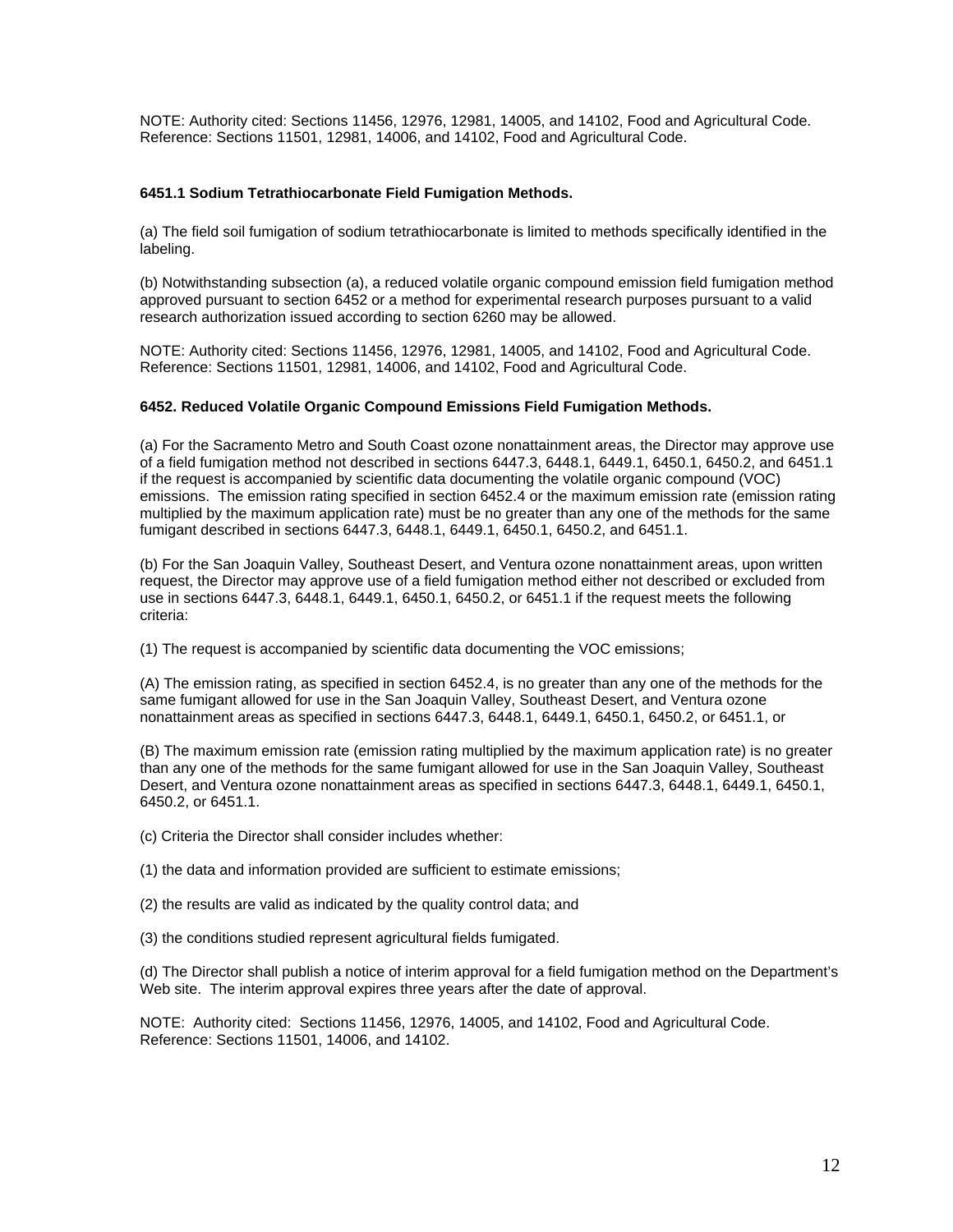## **6452.1 Fumigant Volatile Organic Compound Emission Records and Reporting.**

(a) Any person who applies field fumigants shall maintain records of fumigant applications pursuant to section 6624.

(b) Any person who applies field fumigants shall report the information specified in section 6626.

NOTE: Authority cited: Sections 11456, 12976, 14005, and 14102, Food and Agricultural Code. Reference: Sections 11501, 14006, and 14102.

## **6452.2 Fumigant Volatile Organic Compound Emission Limits.**

(a) Beginning in 2011, the Director shall establish field fumigant volatile organic compound (VOC) emission limits in the Annual Volatile Organic Compound Emissions Inventory Report issued pursuant to section 6452.4 for areas that exceed 80 percent of the emissions benchmarks listed below during the May 1 through October 31 time period:

| <b>Ozone Nonattainment</b><br>Area | <b>Total Agricultural and Structural VOC</b><br><b>Emissions</b><br><b>Inventory Benchmarks from May 1 to</b><br>October 31 |
|------------------------------------|-----------------------------------------------------------------------------------------------------------------------------|
|                                    | .                                                                                                                           |
|                                    | .                                                                                                                           |
|                                    | .                                                                                                                           |
|                                    | .                                                                                                                           |
| Ventura                            | 1,100,000 lbs. (3.0 tons/day average)                                                                                       |

This subsection shall not apply to Ventura until 2012. The field fumigant VOC emission limits for the Ventura ozone nonattainment area prior to 2012 are established pursuant to subsection (c).

(b) The Director shall calculate the field fumigant VOC emission limits specified in (a) by subtracting the nonfumigant pesticide VOC emissions from the total agricultural and structural VOC emissions inventory benchmarks. Nonfumigant pesticide product emissions will be the summation of the pounds of each pesticide product used multiplied by the VOC content (emission potential) for the specific product.

(c) For the Ventura ozone nonattainment area, the Director establishes a field fumigant VOC emission limit of 1,214,000 pounds (average 3.30 tons/day) for applications that occur during May 1 to October 31, 2008. The Director shall establish field fumigant emission limits in Ventura for 2009, 2010, and 2011, in the Volatile Organic Compound Emissions Inventory Report pursuant to section 6452.4 by subtracting the nonfumigant emissions from the following benchmarks: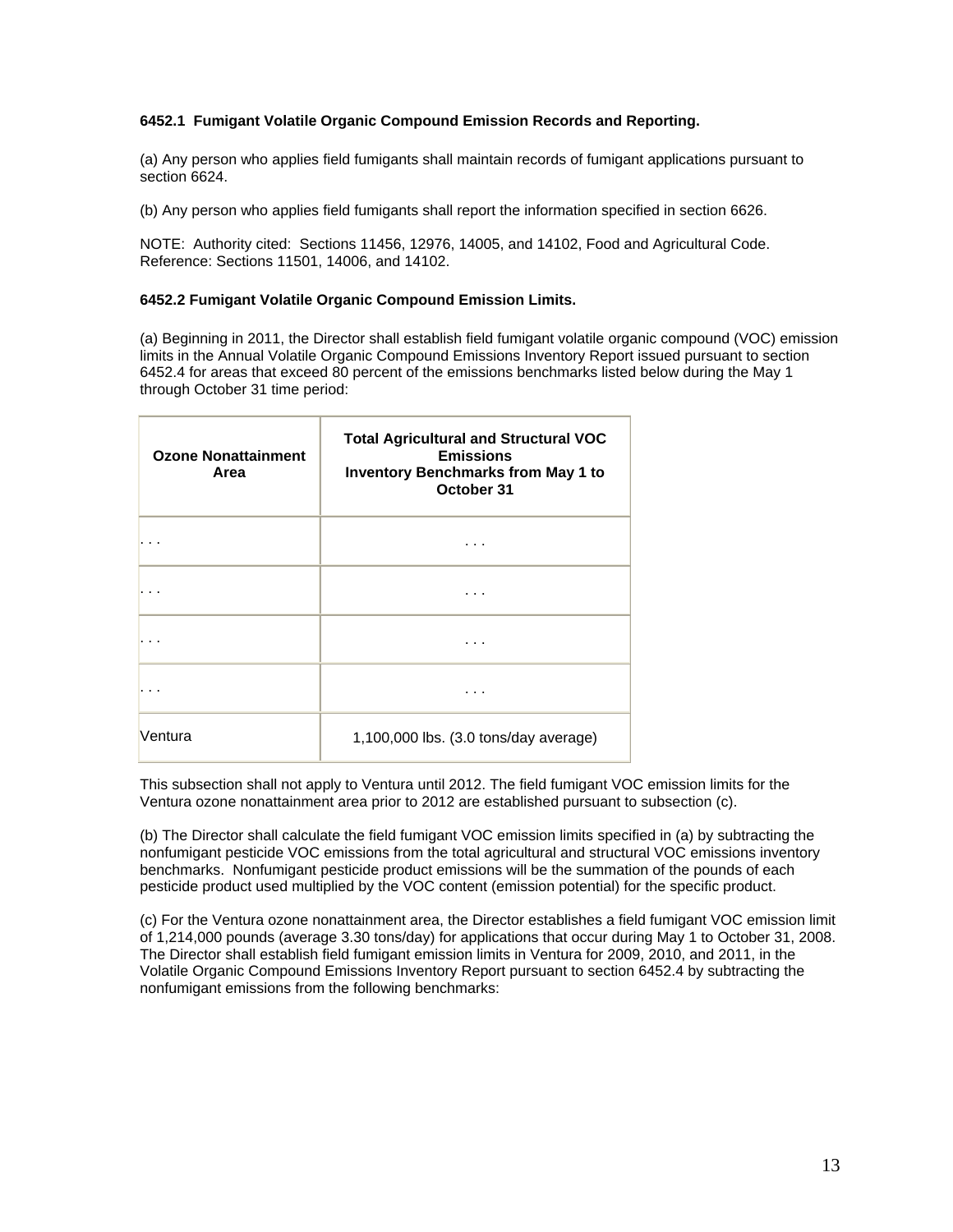| <b>Ozone Nonattainment</b><br>Area | <b>Total Agricultural and Structural VOC</b><br><b>Emissions</b><br><b>Inventory Benchmarks from May 1 to</b><br>October 31 |
|------------------------------------|-----------------------------------------------------------------------------------------------------------------------------|
| Ventura                            | 1,500,000 lbs. (4.0 tons/day average) in 2009                                                                               |
| Ventura                            | 1,300,000 lbs. (3.6 tons/day average) in 2010                                                                               |
| Ventura                            | 1,200,000 lbs. (3.3 tons/day average) in 2011                                                                               |

NOTE: Authority cited: Sections 11456, 12976, 14005, and 14102, Food and Agricultural Code. Reference: Sections 11501, 14006, and 14102, Food and Agricultural Code.

## **6452.3 Field Fumigant Volatile Organic Compound Emission Allowances.**

(a) No person may apply a field fumigant during the May 1 through October 31 time period in an ozone nonattainment area for which a fumigant emission limit has been established pursuant to section 6452.2, unless their restricted material permit includes a field fumigant emission allowance.

(b) To obtain a field fumigant emission allowance, a permittee shall request an emission allowance by submitting information to the commissioner by a date designated by the commissioner. The information must include but is not limited to the following:

- (1) operator identification number;
- (2) county;
- (3) crop;
- (4) month(s) of application;
- (5) number of acres to be fumigated;
- (6) identification of each site to be fumigated;
- (7) meridian, township, range, and section of sites to be fumigated;
- (8) verification of operator of property for each site identified;
- (9) identification of fumigant products to be used;
- (10) the application rate; and
- (11) fumigation method.

(c) The Director shall establish a fumigant emission allowance(s) for each permittee so that the total allowances in each ozone nonattainment area do not exceed the fumigant limit established for that area. If the total allowances requested exceed an established fumigant emission limit, the Director will proportionally reduce each request to ensure that the limit is not exceeded.

(d) Commissioners in each ozone nonattainment area subject to a fumigant emission limit shall issue permits or amend existing permits to comply with the fumigant emission allowance(s) established by the Director.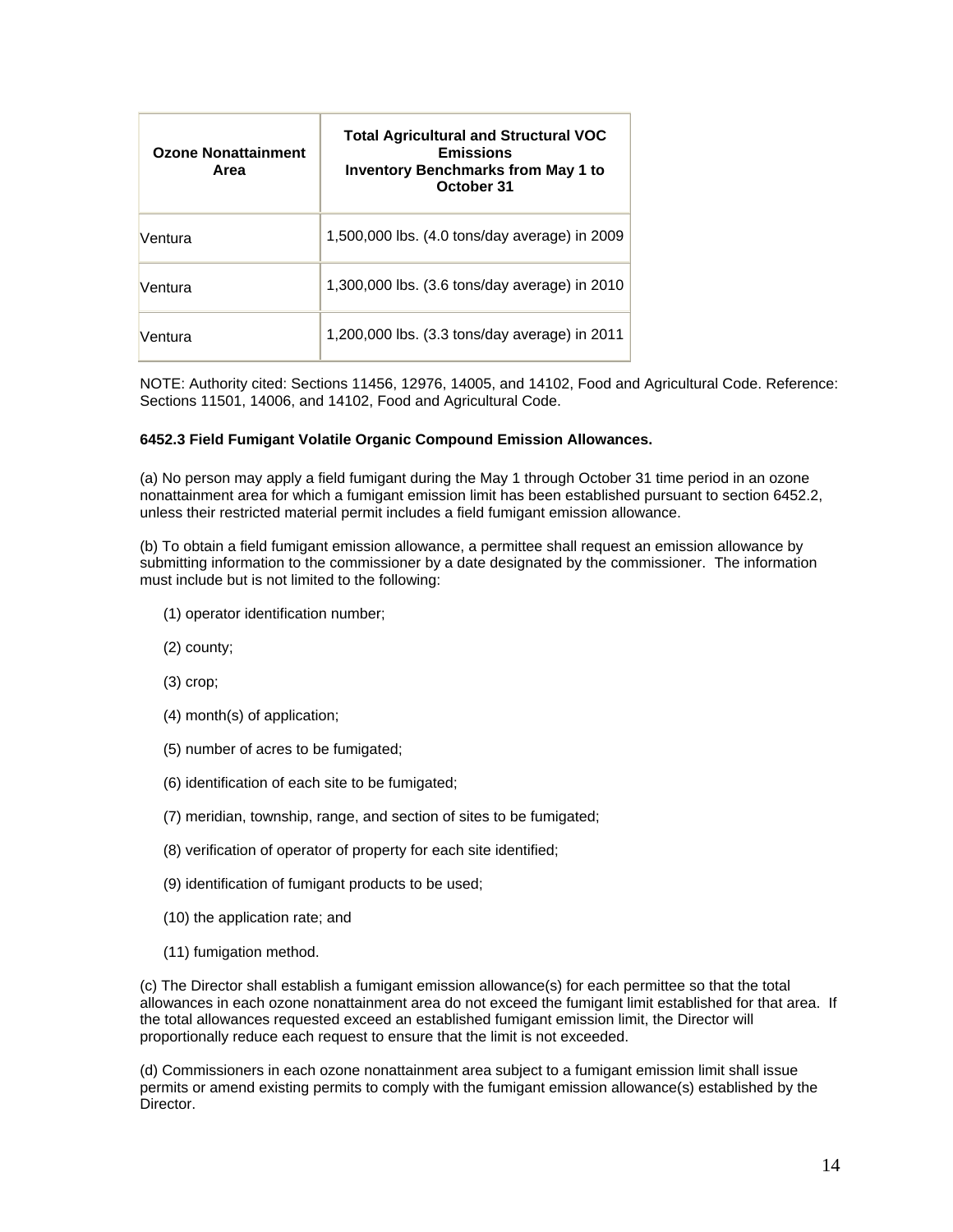(e) Commissioners shall deny any notice of intent that does not comply with the permittees' fumigant emission allowances.

NOTE: Authority cited: Sections 11456, 12976, 14005, and 14102, Food and Agricultural Code. Reference: Sections 11501, 14006, and 14102, Food and Agricultural Code.

## **6452.4. Annual Volatile Organic Compound Emissions Inventory Report.**

(a) The Director shall issue an annual emissions inventory report for the Sacramento Metro, San Joaquin Valley, South Coast, Southeast Desert, and Ventura ozone nonattainment areas. The emission inventory report must:

(1) report the total agricultural and structural (fumigant and nonfumigant) pesticide volatile organic compound (VOC) emissions for the previous years. Nonfumigant pesticide product emissions will be the summation of the pounds of each pesticide product used multiplied by the VOC content (emission potential) for the specific product. Fumigant product emissions will be the summation of the pounds of each pesticide product used multiplied by the emission potential for that specific product and VOC emission rating for the application method, as specified in (5);

(2) evaluate compliance with the total pounds of agricultural and structural VOC emissions specified in section 6452.2;

(3) establish fumigant emissions limits established pursuant to section 6452.2 for the upcoming year;

(4) (reserved)

(5) establish an emission rating for each field fumigation method described in sections 6447.3, 6448.1, 6449.1, 6450.1, 6450.2, 6451.1, or 6452. The emission rating will be expressed as a percentage of the amount of fumigant applied. The Director shall base the emission rating upon available scientific data documenting the VOC emissions.

(b) A draft emission report shall be made available to the public for comment. A 45-day public comment period will be provided to allow for submission of written statements or arguments to the Director for review before making finalizing the Annual Volatile Organic Compound Emission Report. The emission report will be posted on the Department's Web site.

(c) The emission ratings as shown in Table 22 in the September 29, 2007 Barry, Spurlock, and Segawa memorandum to John Sanders, shall be used to determine the emissions. These emission ratings may be modified by the final annual emissions inventory report.

NOTE: Authority cited: Sections 11456, 12976, 14005, and 14102, Food and Agricultural Code. Reference: Sections 11501, 14006, and 14102, Food and Agricultural Code.

**Division 6. Pesticides and Pest Control Operations Chapter 3. Pest Control Operations Subchapter 2. Work Requirements Article 1. Pest Control Operations Generally** 

## **6624. Pesticide Use Records**

(a) The following persons shall maintain records of pesticide use:

(1) Any person who uses a pesticide for an agricultural use as defined in Food and Agricultural Code section 11408, other than use on livestock as defined in Food and Agricultural Code section 18663;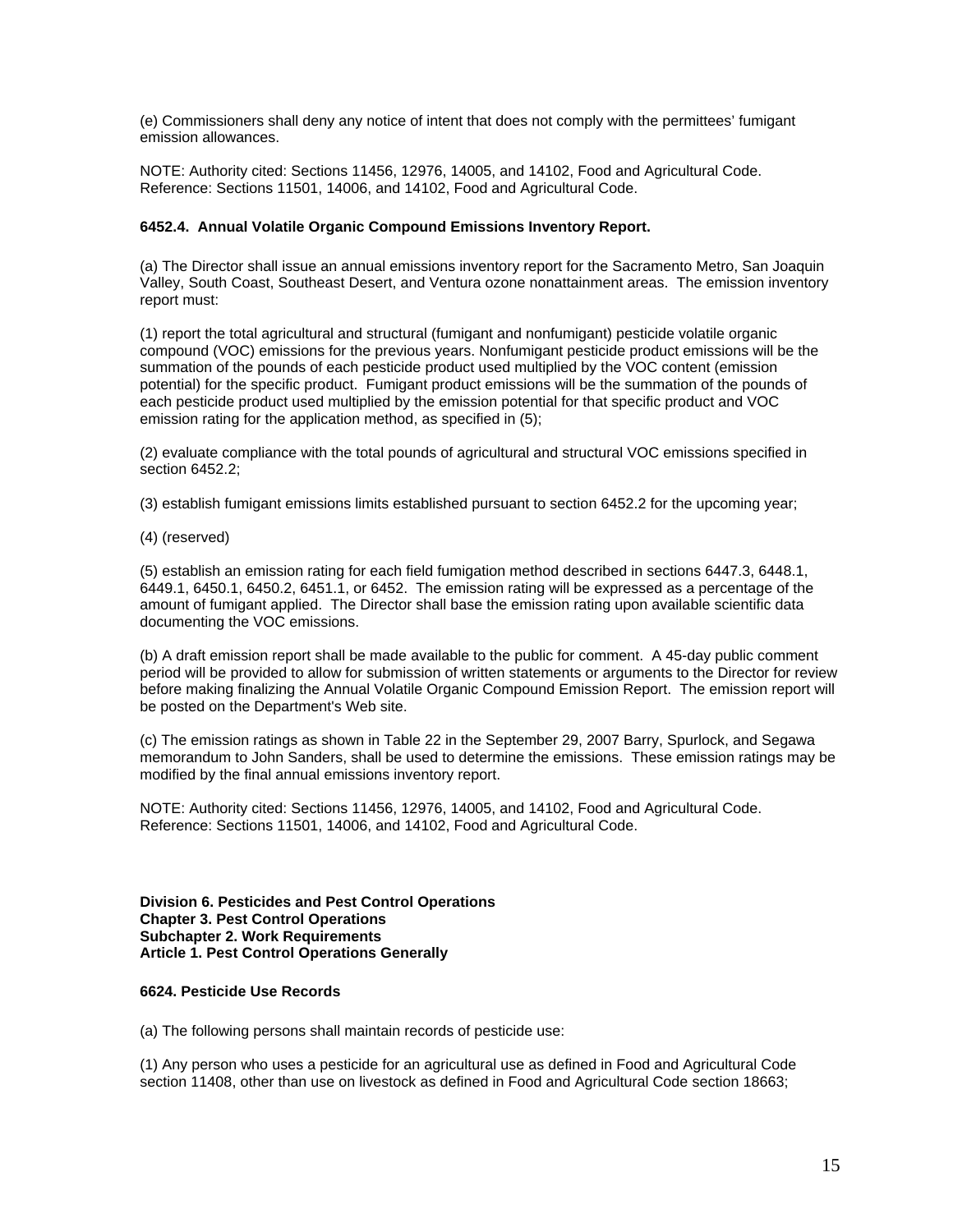- (2) Any person who uses a pesticide listed in section 6400;
- (3) Any person engaged for hire in the business of pest control;
- (4) Any person who uses a pesticide for industrial post-harvest commodity treatment; and

(5) Any person who uses a pesticide listed in section 6800(b) for any outdoor institution or outdoor industrial use.

- (b) The records shall include the following information for each pest control operation:
- (1) Date of application;
- (2) Name of the operator of the property treated;
- (3) Location of property treated;
- (4) Crop commodity, or site treated;
- (5) Total acreage or units treated at the site; and

(6) Pesticide, including the U.S. Environmental Protection Agency (U.S. EPA) or State registration number which is on the pesticide label, and amount used.

(c) In addition to the information required in subsection (b), the operator of the property which is producing an agricultural commodity, and an agricultural pest control business applying pesticides to such property, shall include in the records the following information for each pest control operation:

- (1) Location of the property treated, by county, section, township, range, base and meridian;
- (2) Hour the treatment was completed;
- (3) The operator identification number issued to the operator of the property treated;
- (4) The site identification number issued to the operator of the property treated;
- (5) Total acreage (planted) or units at the site; and

(6) Name or identity of the person(s) who made and supervised the application, if the pesticide application was made by an agricultural pest control business.

(d) The operator of the property which is producing an agricultural commodity shall maintain records of pesticides applied by an agricultural pest control business to such property, by site.

(e) In addition to the information required in (b), effective January 1, 2002, persons engaged for hire in the business of pest control at a school site [defined in Education Code section 17609(e)] shall include in the records the following information for each pest control operation:

- (1) Time application was completed;
- (2) Name and address of the school site; and

(3) Application location at the school site. For purposes of this subsection, location includes, but is not limited to, classrooms, playgrounds, cafeteria, vehicles, and athletic fields.

(f) In addition to the information required in subsections (b) and (c), persons who use methyl bromide, 1,3- Dichloropropene, chloropicrin, metam-sodium, N-methyl dithiocarbamate (metam-potassium), dazomet, or sodium tetrathiocarbonate field fumigants within the Sacramento Metro, San Joaquin Valley, South Coast,